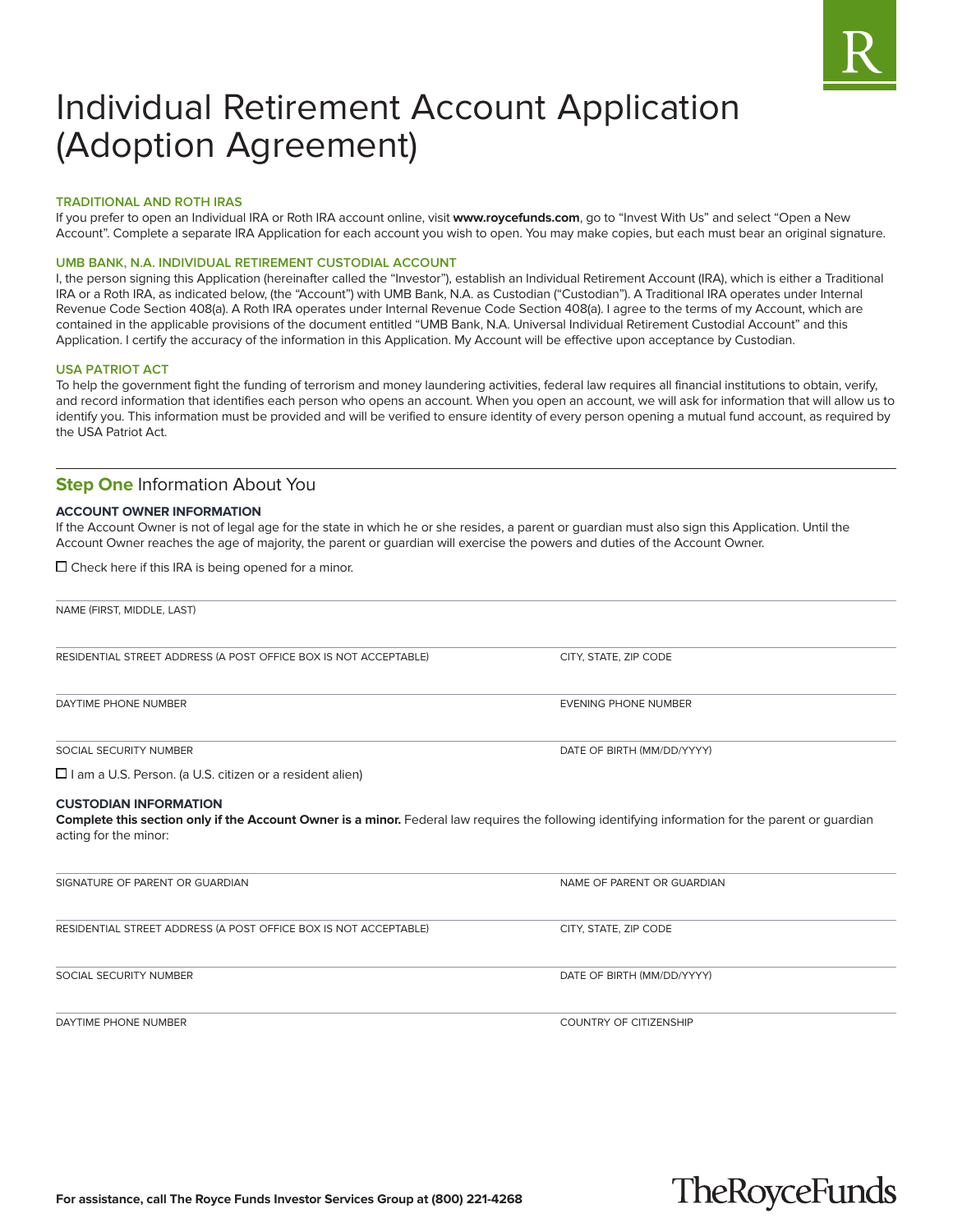# **YOUR ADVISOR/DEALER INFORMATION**

| <b>FIRM NAME</b>     | FIRM NUMBER           |
|----------------------|-----------------------|
| <b>BRANCH NUMBER</b> | PHONE NUMBER          |
|                      |                       |
| STREET ADDRESS       | CITY, STATE, ZIP CODE |
| REPRESENTATIVE NAME  | REPRESENTATIVE NUMBER |

# **Step Two** Choose Your IRA Election

• To establish a **Traditional IRA**, check Box A and complete Part A.

• To establish a **Roth IRA**, check Box B and complete Part B.

• In both cases, complete Step Three to select your investment choices.

**PART A TRADITIONAL IRA** By checking this box, I designate my Account as a Traditional IRA under Code Section 408(a).

**Annual Contributions** (Note that Fund minimum initial investment amounts vary.)

Which year does this contribution apply to?

 $\Box$  Current  $\Box$  Prior Year (You can generally make a prior year contribution up to April 15 of the following year.)

| Check enclosed for $\frac{1}{2}$                                                       | I verify that this contribution does not exceed the maximum permitted amount |
|----------------------------------------------------------------------------------------|------------------------------------------------------------------------------|
| for the year of contribution as described in the Traditional IRA Disclosure Statement. |                                                                              |

# **Maximum Allowable Annual Contributions**

| To determine your eligibility, refer to the Disclosure Statement and Custodial Agreement for details about contribution limits. |                           |                                             |
|---------------------------------------------------------------------------------------------------------------------------------|---------------------------|---------------------------------------------|
| <b>YEAR</b>                                                                                                                     | <b>CONTRIBUTION LIMIT</b> | "CATCH-UP" CONTRIBUTIONS PEOPLE OVER AGE 50 |
| 2019                                                                                                                            | \$6,000                   | \$1,000                                     |

**Check One Box.** Indicate the type of Traditional IRA you are opening.

# **Transfer**

 Transfer of existing Traditional IRA directly from current Custodian or Trustee. Complete the IRA Transfer of Assets Form. If this transfer includes any nondeductible contributions to the transferring account, indicate the amount of nondeductible contributions included in this transfer \$ .

#### **Participant Rollover**

 Rollover of a withdrawal from another Traditional IRA or of an eligible rollover distribution from an employer qualified plan, 401(k), 403(b) arrangement or eligible 457 plan. The requirements for a valid rollover are complex. See the Traditional IRA Disclosure Statement for additional information and consult your tax advisor for help if needed. Check enclosed for \$

 If this rollover contribution constitutes all or part of either a withdrawal from another Traditional IRA or an eligible rollover distribution from an employer qualified plan 401(k) or 403(b) arrangement, and if it includes any after-tax or nondeductible contributions to such other Traditional IRA or employer qualified plan or 403(b) arrangement, indicate the amount of after-tax contributions included in this rollover contribution \$ .

#### **Direct Rollover**

 Direct rollover of an eligible rollover distribution from an employer qualified plan, 403(b) arrangement or eligible 457 plan. Direct rollovers are described in the Traditional IRA Disclosure Statement. If this is a direct rollover contribution from an employer qualified plan or 403(b) arrangement, and if it includes any after-tax or nondeductible contributions to such employer qualified plan or 403(b) arrangement, indicate the amount of after-tax contribution included in this direct rollover \$ .

# **Inherited IRA**

| Please check one box below and enter the date of the previous account owner's death - | (MM/DD/YYYY). |
|---------------------------------------------------------------------------------------|---------------|
|---------------------------------------------------------------------------------------|---------------|

 $\square$  I am the surviving spouse. Register the IRA in my name.

 $\Box$  I am the surviving spouse. Register the IRA as a decedent (DCD) IRA.

 $\Box$  I am a non-spousal beneficiary. IRA will be registered as a decedent (DCD) IRA.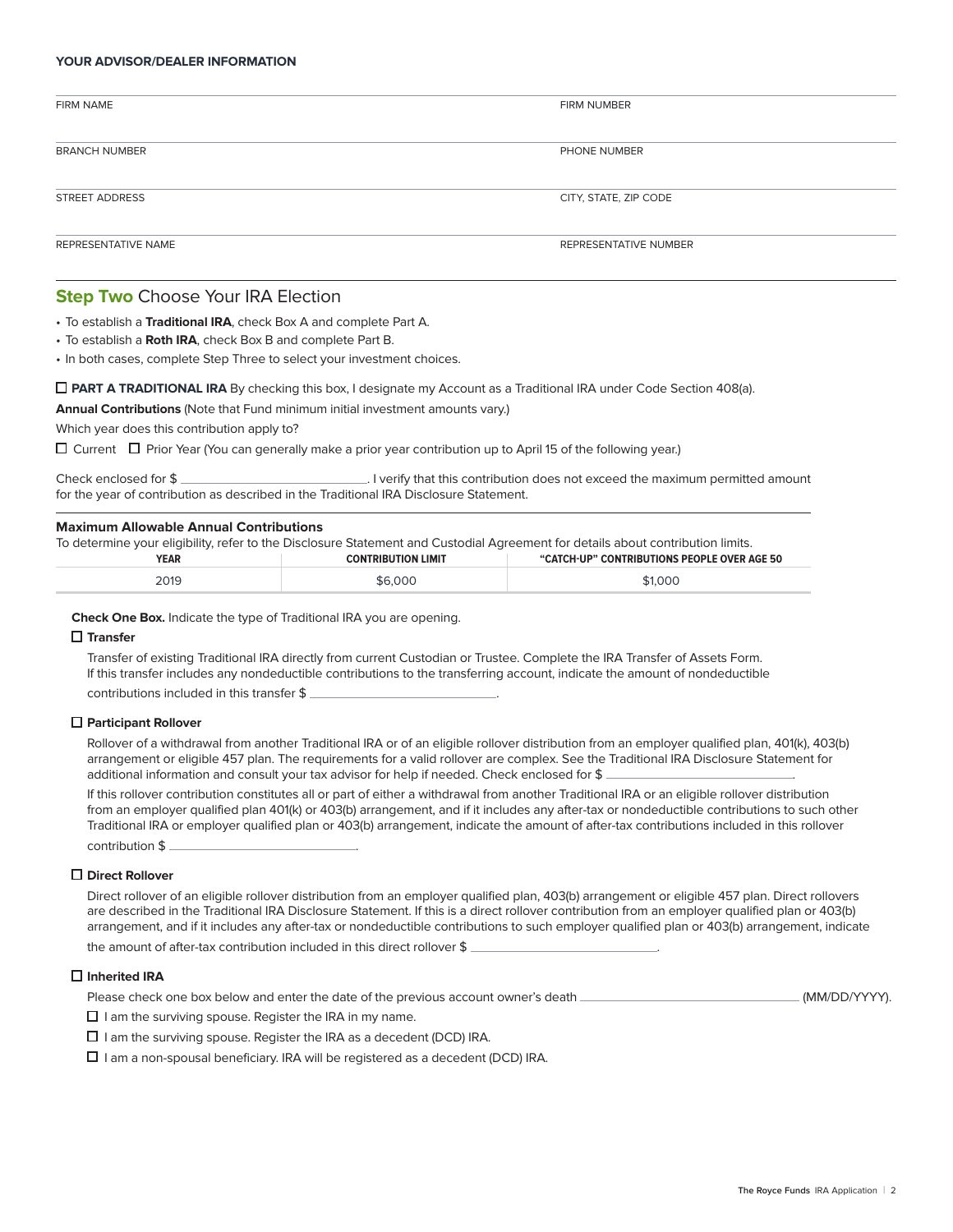## **If applicable, please select the box(s) below.**

## **Recharacterization of existing Roth IRA**

■ With a Royce Fund. Account Number

Indicate amount to be recharacterized, if less than entire account balance \$ will recharacterize the entire account balance.)

With another custodian, complete the **IRA Transfer of Assets Form**.

# **SEP Provision**

Check here if you intend to use this Account with a SEP Plan or grandfathered SARSEP Plan established by your employer.

**PART B ROTH IRA** By checking this box, I designate my Account as a Roth IRA under Code Section 408A.

 $\Box$  If you want to keep annual contribution amounts in a separate Roth IRA account from amounts converted from a Traditional IRA, check this box. A separate Application is required to open another Roth IRA. If the box is not checked, we will permit commingling of annual contribution amounts and conversion amounts in the Account.

Refer to the table on previous page, or the Disclosure Statement, to learn the current contribution limits.

**Annual Contributions** (Note that Fund minimum initial investment amounts vary.)

Which year does this contribution apply to?

 $\Box$  Current  $\Box$  Prior Year (You can generally make a prior year contribution up to April 15 of the following year.)

Check enclosed for \$ contribution as described in the Traditional IRA Disclosure Statement.

**Check One Box.** Indicate the type of Roth IRA you are opening.

**Conversion** of existing Traditional IRA with a Royce Fund to a Roth IRA with a Royce Fund.

Current Traditional IRA Account Number .

Amount Converted:  $\Box$  All  $\Box$  Part (specify how much) \$

 Tax Withholding Election for Conversion Under IRS rules, a conversion of a Traditional IRA to a Roth IRA is treated for income tax purposes as a distribution of taxable amounts in the Traditional IRA. IRS rules also require the custodian to withhold 10% of the conversion amount for federal income taxes unless no withholding has been elected. See IRS Publication 505, "Tax Withholding and Estimated Tax" for more information. State tax withholding may also apply if federal income tax is withheld. Caution Withholding income taxes from the amount converted (instead of paying applicable income taxes from another source) may adversely impact the expected financial benefits of converting from a Traditional to a Roth IRA (consult your financial advisor if you have a question). Because of this impact, by electing to convert a Traditional IRA to a Roth IRA, you are deemed to elect no withholding unless you check the box below:

 $\square$  Withhold 10% for federal income taxes  $\square$  I wish to withhold a greater percentage  $\square$ 

 **Conversion** from existing Traditional IRA with another custodian or trustee to a Roth IRA with a Royce Fund. You must also complete the **IRA Transfer of Assets Form** if this transaction is a Transfer (as opposed to a Rollover.)

**Rollover or Transfer** from existing Roth IRA with another custodian or trustee to a Roth IRA with a Royce Fund.

You must also complete the **IRA Transfer of Assets Form** if this transaction is a Transfer (as opposed to a Rollover.)

# **Inherited IRA**

Please check one box below and enter the date of the previous account owner's death [MM] [MM] [MM] [MM] [MM] [DD/YYY].

 $\square$  I am the surviving spouse. Register the IRA in my name.

 $\Box$  I am the surviving spouse. Register the IRA as a decedent (DCD) IRA.

 $\square$  I am a non-spousal beneficiary. IRA will be registered as a decedent (DCD) IRA.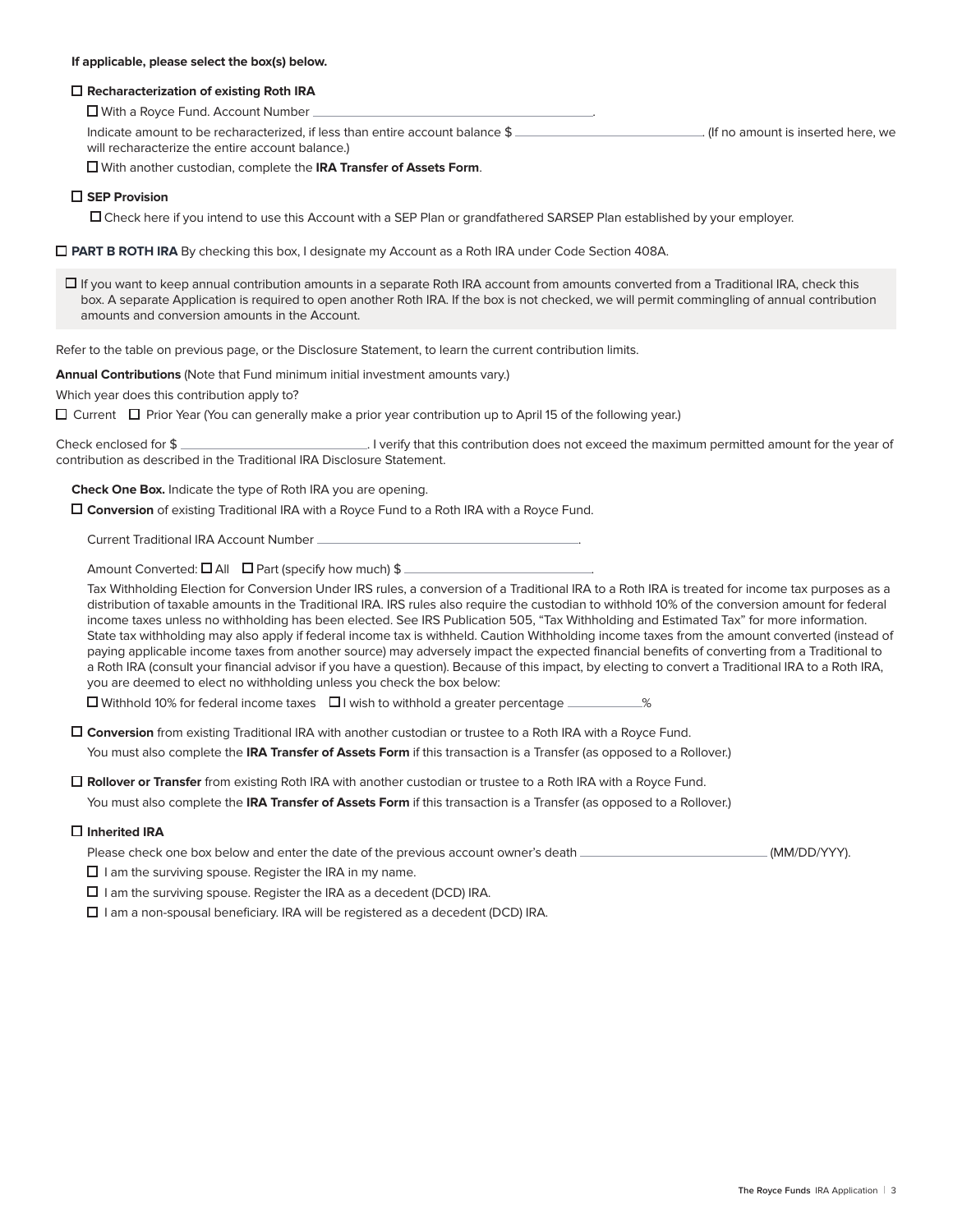# **Step Three** Choose Your Investments and Investment Services

Fund Selection I acknowledge that I have sole responsibility for my investment choices, that I have received a current Prospectus for each Fund I selected, and that I have read the respective Prospectus of the Fund(s) selected before investing.

# **Invest Contributions to My Account as Follows:**

\$1,000 MINIMUM INITIAL INVESTMENT

| <b>FUND NAME</b>                     | <b>FUND NUMBER</b> | <b>SYMBOL</b> | <b>AMOUNT INVESTED</b> |
|--------------------------------------|--------------------|---------------|------------------------|
| <b>INVESTMENT CLASS</b>              |                    |               |                        |
| Royce Dividend Value Fund            | 341                | <b>RDVIX</b>  | \$                     |
| Royce International Premier Fund     | 897                | <b>RIPNX</b>  | \$                     |
| Royce Low-Priced Stock Fund          | 284                | <b>RLPHX</b>  |                        |
| Royce Micro-Cap Fund                 | 264                | <b>RYOTX</b>  | S                      |
| Royce Opportunity Fund               | 249                | <b>RYPNX</b>  | \$                     |
| Royce Pennsylvania Mutual Fund       | 260                | <b>PENNX</b>  |                        |
| Royce Premier Fund                   | 265                | <b>RYPRX</b>  | \$                     |
| Royce Small-Cap Value Fund           | 270                | <b>RVVHX</b>  |                        |
| Royce Smaller-Companies Growth Fund  | 271                | <b>RVPHX</b>  |                        |
| Royce Special Equity Fund            | 327                | <b>RYSEX</b>  |                        |
| Royce Total Return Fund              | 267                | <b>RYTRX</b>  | \$                     |
| <b>SERVICE CLASS</b>                 |                    |               |                        |
| Royce Global Financial Services Fund | 268                | <b>RYFSX</b>  | \$                     |

**TOTAL \$** 0.00

# **Custodian Fee**

A separate check for a \$15 Custodian Fee, made out to "UMB Bank" is enclosed.

□ Deduct the \$15 Custodian Fee from my account.

(This fee will be waived for any investor who signs up for eDelivery of Prospectuses and Reports, as well as for investors with more than \$20,000 invested in Royce IRAs at the time the fee is charged, and for new transfer and rollover accounts in their first year.)

**Automatic Investment Plan** (Optional) Complete this section if you would like to transfer money automatically from your bank account to your Royce IRA on a set schedule.

Investment Amount \$ (\$50 Minimum, subject to IRA eligibility and contribution limits.)

Investment Frequency (Choose One):

Monthly, Day of Month or Quarterly, Day of Quarter

**Enclose a voided check (for checking accounts) or a savings account deposit slip.** Check must be preprinted, contain banking information, and a common name must appear on both your bank and Royce Fund accounts.

You may alternatively use your purchase check:

 $\square$  Please use my purchase check for bank of record information.

# **Step Four** Designate Your Beneficiaries

As Investor, I hereby make the following designation of beneficiary in accordance with the UMB Bank, N.A. Traditional Individual Retirement Custodial Account or Roth Individual Retirement Custodial Account. In the event of my death, pay any interest I may have under my Account to the following Primary Beneficiary or Beneficiaries who survive me. Make payment in the proportions specified below (or in equal proportions if no different proportions are specified). If any Primary Beneficiary predeceases me, his or her share is to be divided among the Primary Beneficiaries who survive me in the relative proportions assigned to each such surviving Primary Beneficiary.

**Note** Any amount remaining in the Account that is not disposed of by a proper Designation of Beneficiary will be distributed to your estate (unless otherwise required by the laws of your state of residence). You may change the beneficiary(ies) named below at any time by filing a new Designation of Beneficiary with the Custodian. Any subsequent Designation filed with the Custodian will revoke all prior Designations, even if the subsequent designation does not dispose of your entire Account. Attach an additional sheet to list additional beneficiaries if necessary. Make payment in the proportions specified below (or in equal proportions if no different proportions are specified). Distributions to Beneficiaries must total 100%.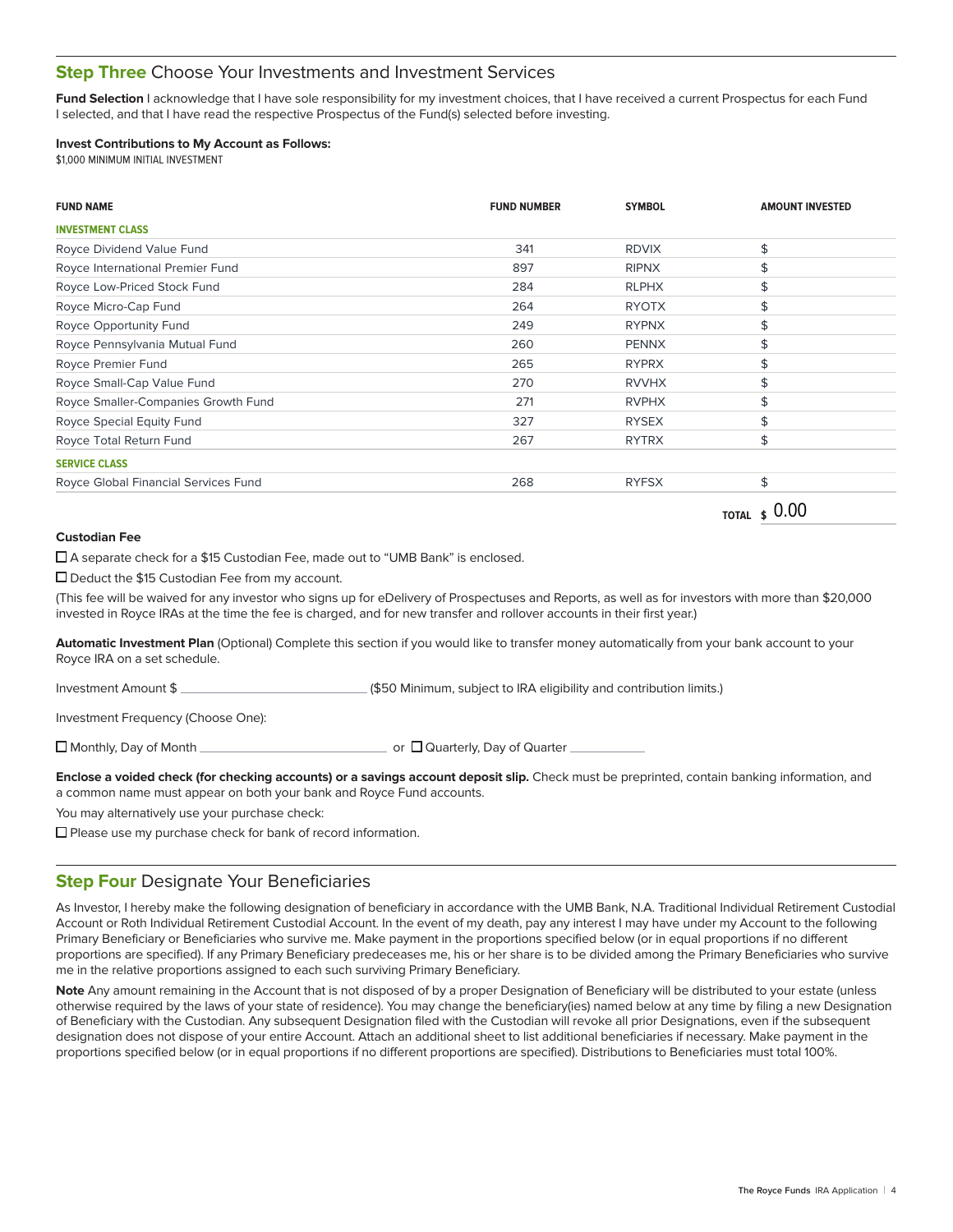# **PRIMARY BENEFICIARY OR BENEFICIARIES**

| NAME (FIRST, MIDDLE, LAST)                    | <b>RELATIONSHIP</b> | DATE OF BIRTH (MM/DD/YYYY) | <b>SOCIAL SECURITY NUMBER</b> | <b>PROPORTION</b> |
|-----------------------------------------------|---------------------|----------------------------|-------------------------------|-------------------|
|                                               |                     |                            |                               | %                 |
|                                               |                     |                            |                               | %                 |
|                                               |                     |                            |                               | %                 |
|                                               |                     |                            |                               |                   |
| <b>ALTERNATE BENEFICIARY OR BENEFICIARIES</b> |                     |                            |                               |                   |
| NAME (FIRST, MIDDLE, LAST)                    | <b>RELATIONSHIP</b> | DATE OF BIRTH (MM/DD/YYYY) | <b>SOCIAL SECURITY NUMBER</b> | <b>PROPORTION</b> |
|                                               |                     |                            |                               | %                 |
|                                               |                     |                            |                               | %                 |
|                                               |                     |                            |                               | %                 |

If none of the Primary Beneficiaries survives me, pay any interest I may have under my Account to the Alternate Beneficiary or Beneficiaries who survive me. If any Alternate Beneficiary predeceases me, his share is to be divided among the Alternate Beneficiaries who survive me in the relative proportions assigned to each such surviving Alternate Beneficiary.

This Designation of Beneficiary may have important tax or estate planning implications. If you cannot accomplish your estate planning objectives by using this Part 4 to designate your beneficiary(ies) (for example, if you wish to provide that the surviving children of a beneficiary who predeceases you should take that beneficiary's share by right of representation), you may submit another form of written beneficiary designation to the Custodian. Also, if you are married and reside in a community property or marital property state (Arizona, California, Idaho, Louisiana, Nevada, New Mexico, Texas, Washington or Wisconsin), you may need to obtain your spouse's consent if you have not designated your spouse as primary beneficiary for at least half of your Account. See your lawyer or other tax professional for additional information and advice.

#### **SPOUSAL CONSENT**

(This section should be reviewed if the Investor is married and designates a beneficiary other than the spouse. It is the Investor's responsibility to determine if this section applies. The Investor may need to consult with legal counsel. Neither the Custodian nor the Sponsor are liable for any consequences resulting from a failure of the Investor to provide proper spousal consent.)

I am the spouse of the above-named Investor. I acknowledge that I have received a full and reasonable disclosure of my spouse's property and financial obligations. Due to any possible consequences of giving up my community or marital property interest in this IRA, I have been advised to see a tax professional or legal advisor.

I hereby consent to the beneficiary designation(s) indicated above. I assume full responsibility for any adverse consequence that may result. No tax or legal advice was given to me by the Custodian or Sponsor.

| SIGNATURE OF SPOUSE             | <b>DATE</b> |
|---------------------------------|-------------|
|                                 |             |
|                                 |             |
| SIGNATURE OF WITNESS FOR SPOUSE | <b>DATE</b> |

# **Step Five** Consent for eDelivery of Documents

#### **When you sign up for eDelivery of these documents, the annual \$15 IRA Maintenance Fee mentioned in Step Four will be waived!**

You can go paperless by consenting to receive statements and/or other important documents via the Internet, rather than by mail. If you consent to eDelivery, you will be sent email notifications alerting you that documents are available for viewing online. Please note that confidential account information will not be sent by email. If an email notification is returned as undeliverable, your account will be reset to receive traditional paper statements and/or documents by mail. You can change your delivery preference or unsubscribe from eDelivery at any time.

□ Semiannual Account Statements<br>
□ Transaction Confirmations

□ Prospectuses, Financial Reports<br>
□ Annual Tax Forms 1099 and 5498

Your current email address. Royce will use this email address to send notifications to you: